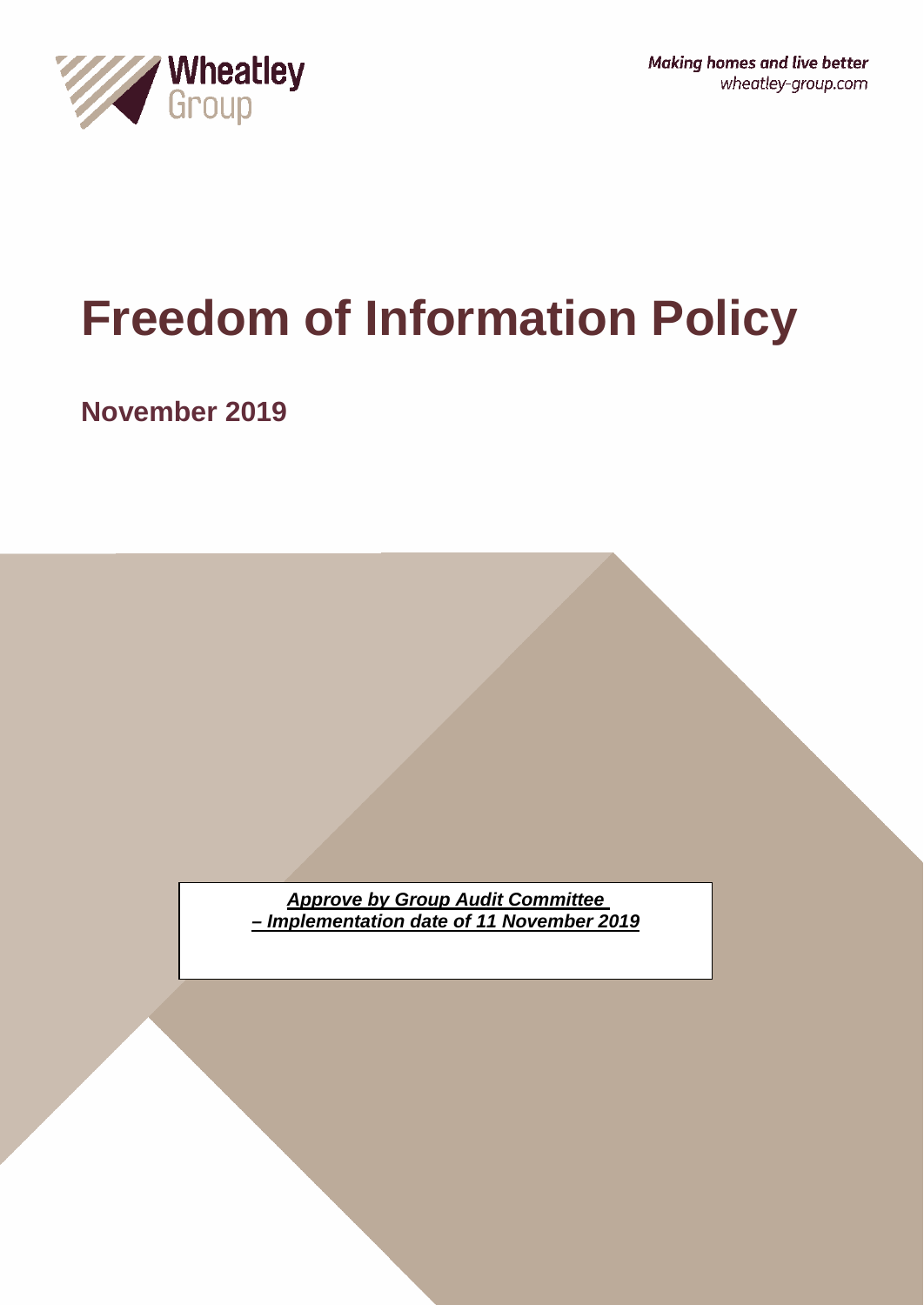# **Contents**

**Section 1** Introduction

**Section 2** Wheatley's Publication Schemes

**Section 3** Handling requests for information

**Section 4** Fees

**Section 5** Withholding information

**Section 6** Reviews and investigations

**Section 7** Flowchart

**Section 8** Equal opportunities statement

**Section 9** Policy review

**Section 10** Relationship to other Policies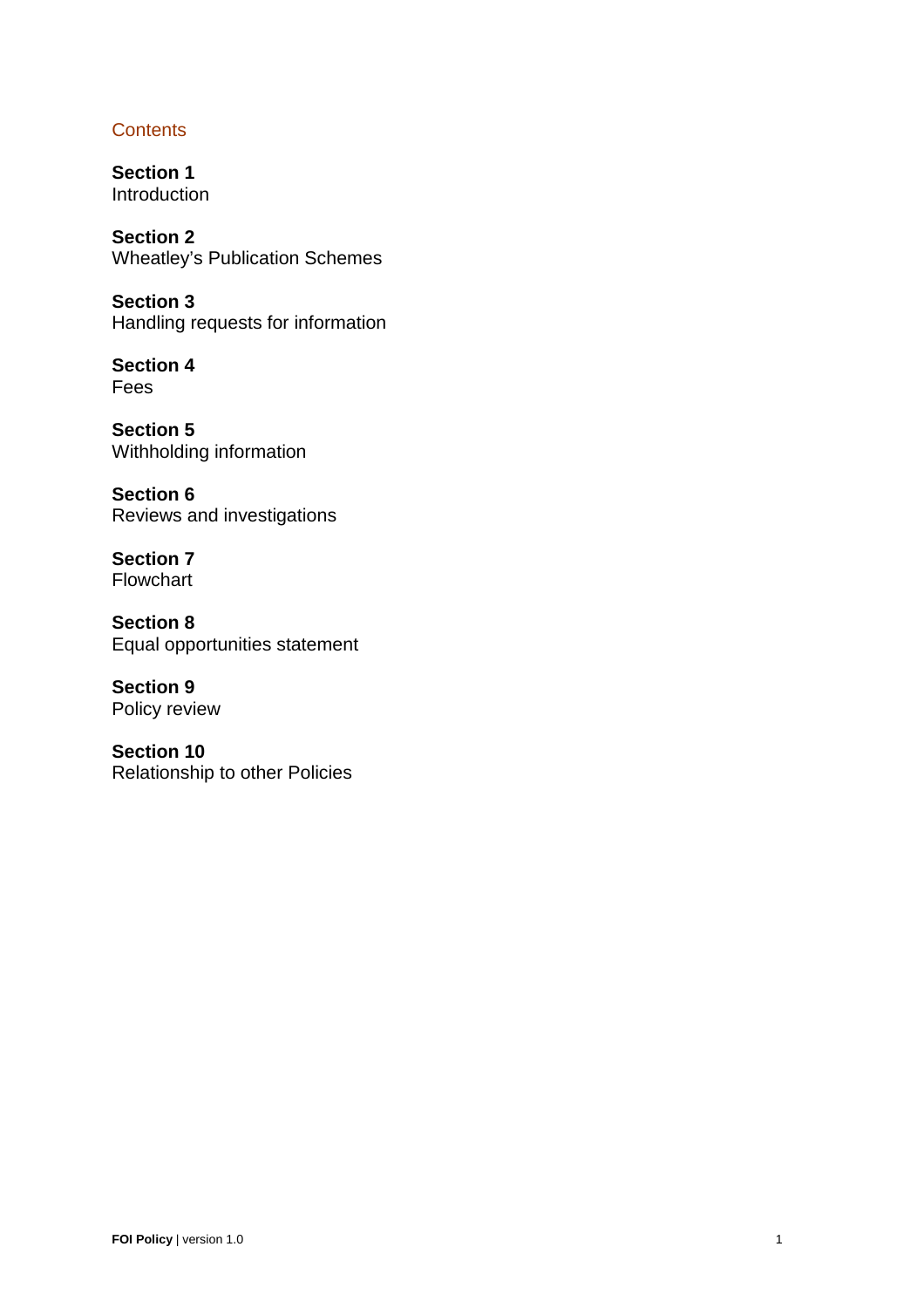# **Background**

The Wheatley Housing Group Freedom of Information ('FOI') Policy is intended to provide guidance for the Wheatley Housing Group and all subsidiaries (the 'Group') on the FOI Laws and our responsibilities under the FOI Laws.

This Policy applies to all information by the Group, including information stored on the Group's behalf by another organisation or authority, that relates to the Group's housing activities regulated by the Scottish Housing Regulator.

This Policy covers the Wheatley Housing Group and all subsidiaries. All Group employees, contractors, consultants, modern apprentices and all visitors to Group business premises shall comply with this Policy. Adherence to this Policy is an individual responsibility; failure to comply may result in disciplinary action.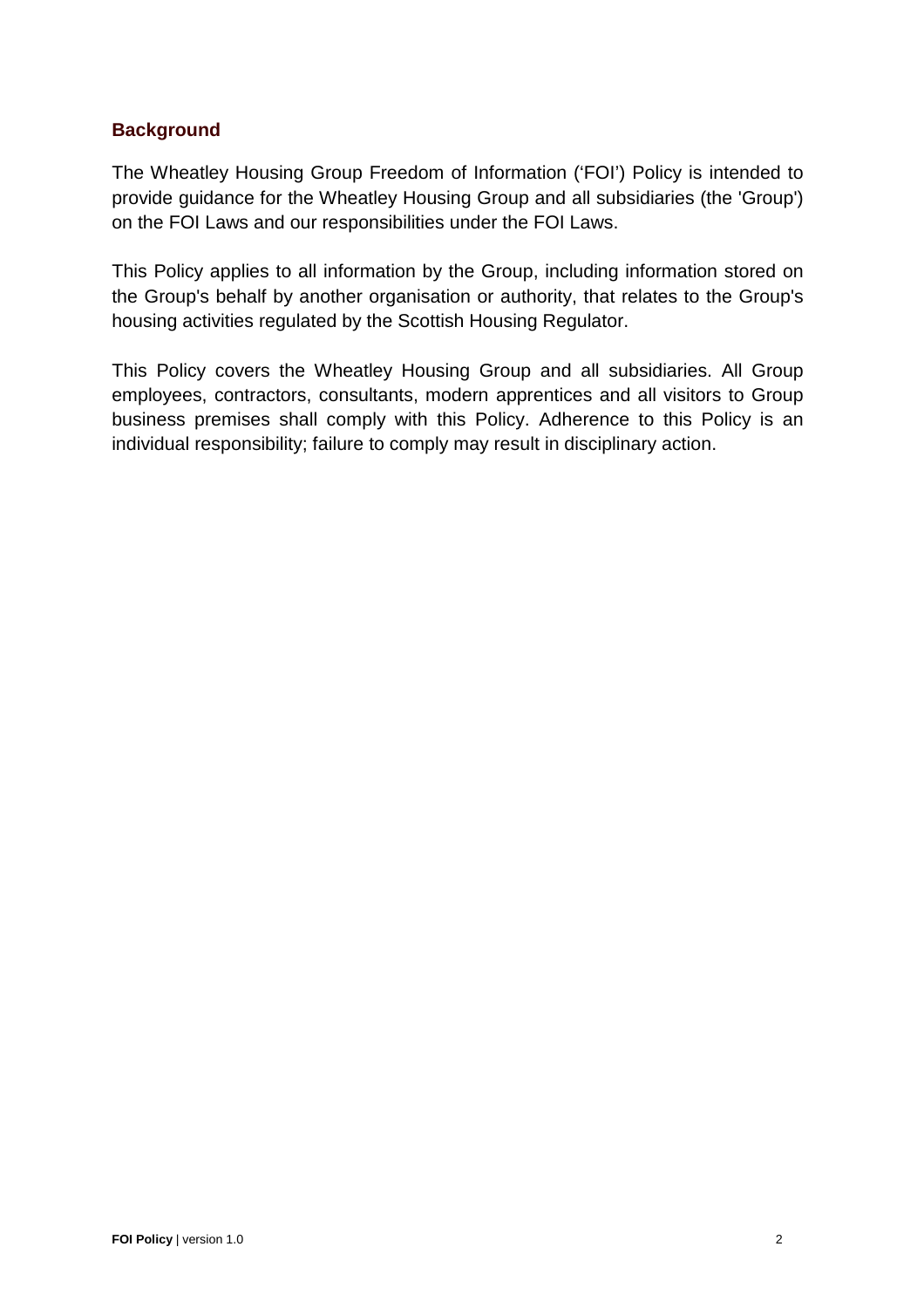#### **Section 1 Introduction**

The FOI Laws aim to increase openness and accountability in government and across the public sector by ensuring that people (anywhere in the world) have the right to access information held by bodies defined as "Scottish public authorities".

The FOI Laws enable people to see and question how the Group functions and how decisions are made in relation to the Group's housing activities regulated by the Scottish Housing Regulator. Under the Freedom of Information (Scotland) Act 2002 ('FOISA'), the Group has to adopt and maintain a scheme relating to the publication of information (Publication Schemes) for the Group entities subject to FOISA so that the public can see what types of information is held by the Group. Where information is not proactively made available in the Publication Schemes, individuals can make specific requests for information under either FOISA or the Environmental Information Regulations ('EIRs'). There are strict time limits for making information available to individuals when they submit requests to the Group.

It does not matter how old the information, why it was created or in what format it is held, if the Group holds the information then it must be disclosed under the FOI Laws, unless it is specifically exempt.

Group employees have a responsibility to ensure that all requests for information are dealt with in conjunction with the applicable Group policies and procedures. Employees are responsible for:

- Familiarising themselves with this Policy and related guidance procedures;
- Providing advice and assistance to persons making requests for information;
- Dealing with all requests as soon as practicable or within the time limits in the FOI Laws;
- Where applicable, maintaining the integrity of the Publication Schemes;
- Providing the Information Governance Team with notice of any requests and providing information to the Information Governance Team when requested; and
- Contacting the Information Governance Team when assistance is required.

It is the responsibility of managers to ensure that employees are made aware of the existence and contents of this Policy.

The Group's Information Governance Team provide assistance and guidance on any information governance matters.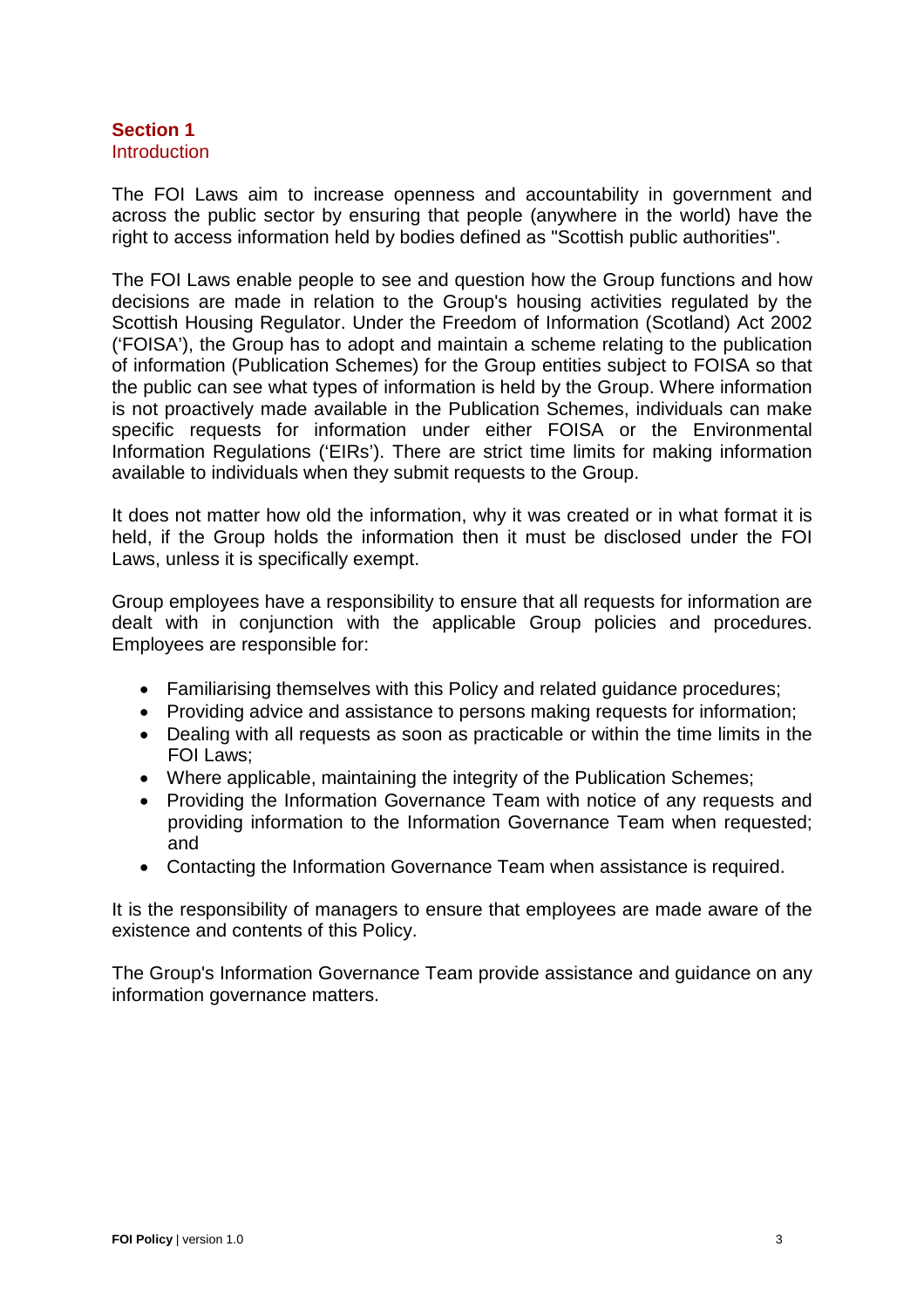## **Section 2**

#### Wheatley's Publication Schemes

The FOI Laws require all Scottish public authorities to adopt and maintain Publication Schemes.

The primary purpose of the Group's Publications Schemes is to make it easier for the public to locate and access information published by the Group. The Publication Schemes tell the public what classes of information the Group routinely makes available, where it can be accessed and whether access to it is free or if there is a charge.

The Group has adopted the Model Publication Scheme, which is a standard framework for Scottish public authorities to publish the information they hold. Separate Publication Schemes have been adopted by Group entities that hold information within the scope of the FOI Laws.

#### 2.1 Structure

The following classes of information are published within the Group's Publication Schemes:

- Information about the Group entity general information, how it is run and information on corporate planning and external relations;
- How the Group entity delivers functions and services;
- How the Group entity takes decisions and what decisions have been taken;
- What the Group entity spends and spending information;
- How the Group entity manages our human, physical and information resources;
- How the Group entity procures goods and services externally;
- How the Group entity is performing;
- The Group entity's commercial publications; and
- The Group entity's open data.

The Publication Schemes are available in hard copy format from the Information Governance Team and electronically on the Group's websites.

Further information on what the Group routinely publishes under the above classes of information is available on Group websites.

#### 2.2 Charges

Information published by the Group in our Publications Schemes is available free of charge. Where additional copies of information require to be produced to satisfy a request, the Group reserves the right to apply a standard per page copy charge in line with the FOI Laws.

#### 2.3 Maintenance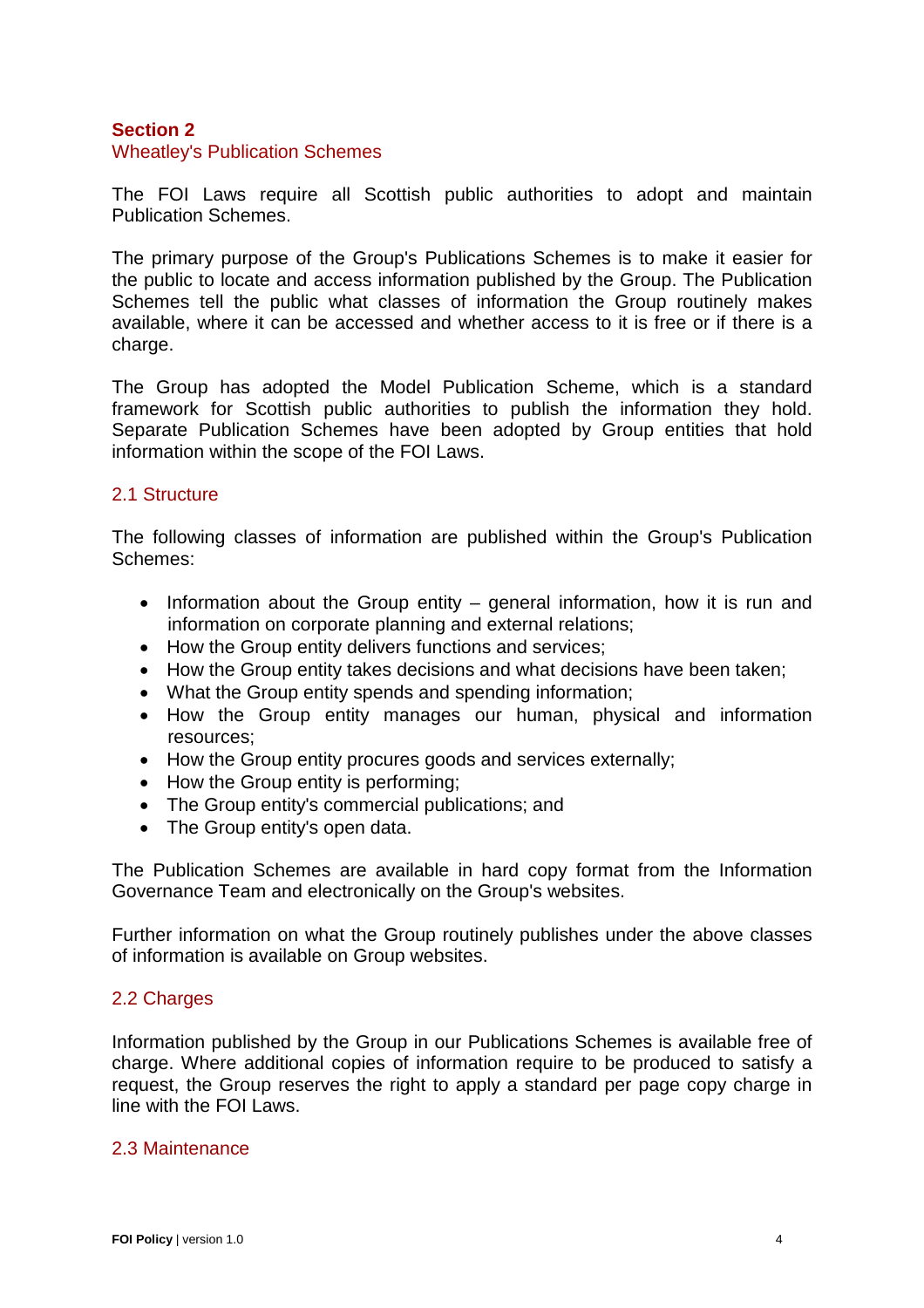The Group's Publication Schemes have been approved by the Scottish Information Commissioner and will be reviewed on a regular basis. It is important to maintain and review the Publication Schemes to ensure that up-to-date information is available to the public.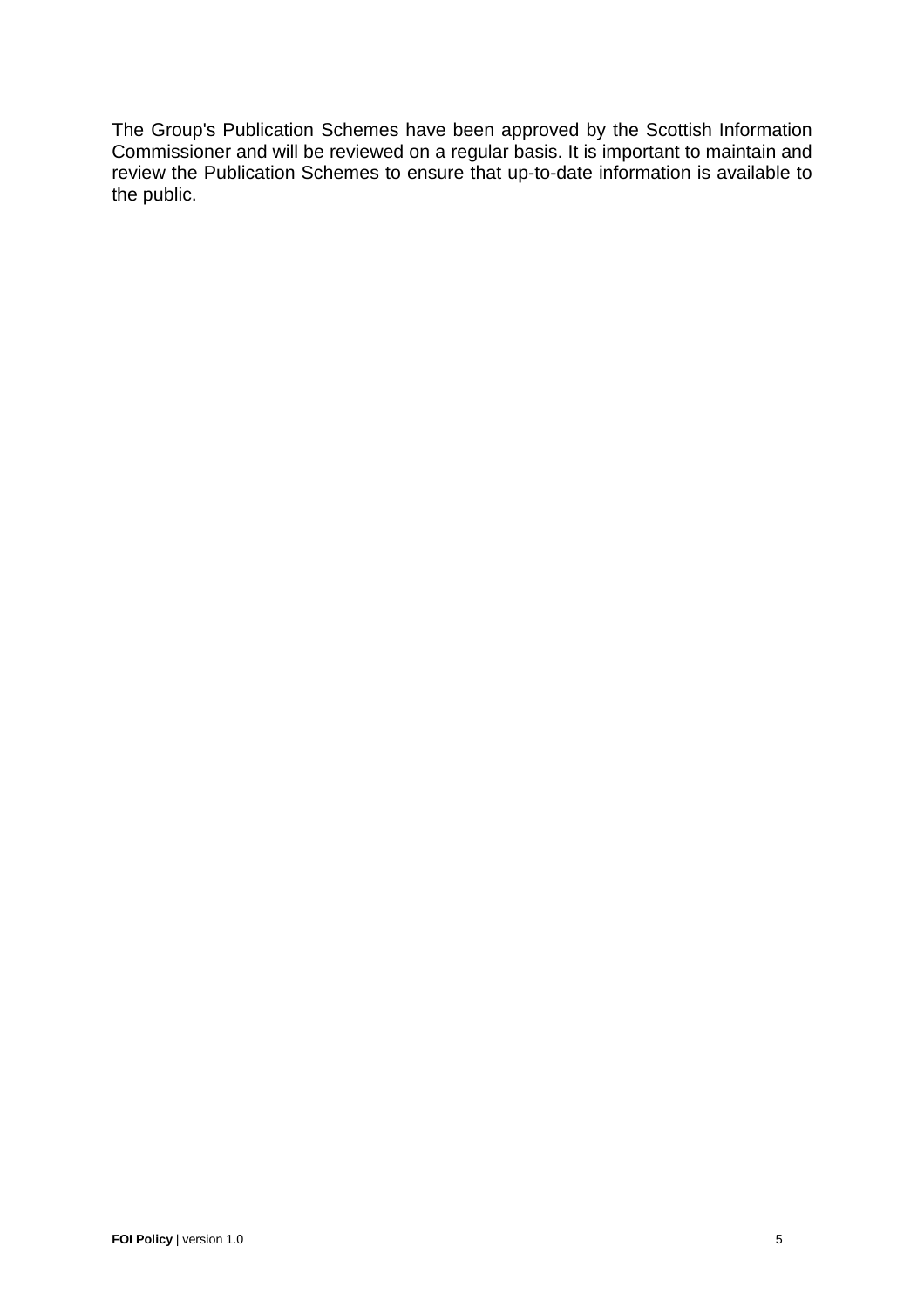## **Section 3**

#### Handling requests for information

The FOI Laws should not affect the way in which the Group deals with the large number of enquiries that we receive as the Group already makes information available to the public and routinely provides ad hoc information to individuals upon request.

As a result, Business Areas by the appropriate Managing Director should continue to handle routine enquiries which form part of their day-to-day activities as they do just now, unless any requests have been identified as requests for information under the FOI Laws. Nevertheless, it is important that the Group recognises that the FOI Laws impose further obligations on the Group to handle requests for information in line with specific requirements.

All requests under FOISA must be in 'permanent form' (i.e. letter, email, etc.) but requests under the EIRs do not need to be in 'permanent form' and can also be made verbally. Individuals do not need to specifically refer to the legislation for a request to be valid.

#### 3.1 Duty to provide advice and assistance

Under the FOI Laws, the Group needs to provide individuals with advice and assistance in relation to their rights. This is to help individuals who have made a request for information or who want to make a request for information.

This duty could involve employees assisting individuals to make a valid request. Under FOISA, for a request to be valid it must:

- Be in writing or another permanent form, including email or audio recording;
- Include the name of the individual and an address; and
- Include a description of the information requested.

There are no similar provisions under the EIRs and requests for environmental information can be made in any format (including verbally) and do not need to include the name of the individual requesting the information.

The Group is able to ask individuals for more details to clarify their request where it is not clear what information has been requested. If you think that someone wants information under the FOI Laws you should clarify this with them before sending the request to the Group's Information Governance Team. Employees can check with the Information Governance Team if you are unsure.

If an individual is requesting their own personal information, this should be treated as a subject access request under the General Data Protection Regulation ('GDPR') and dealt with under the Group's Subject Access Request guidance.

# 3.2 Time limits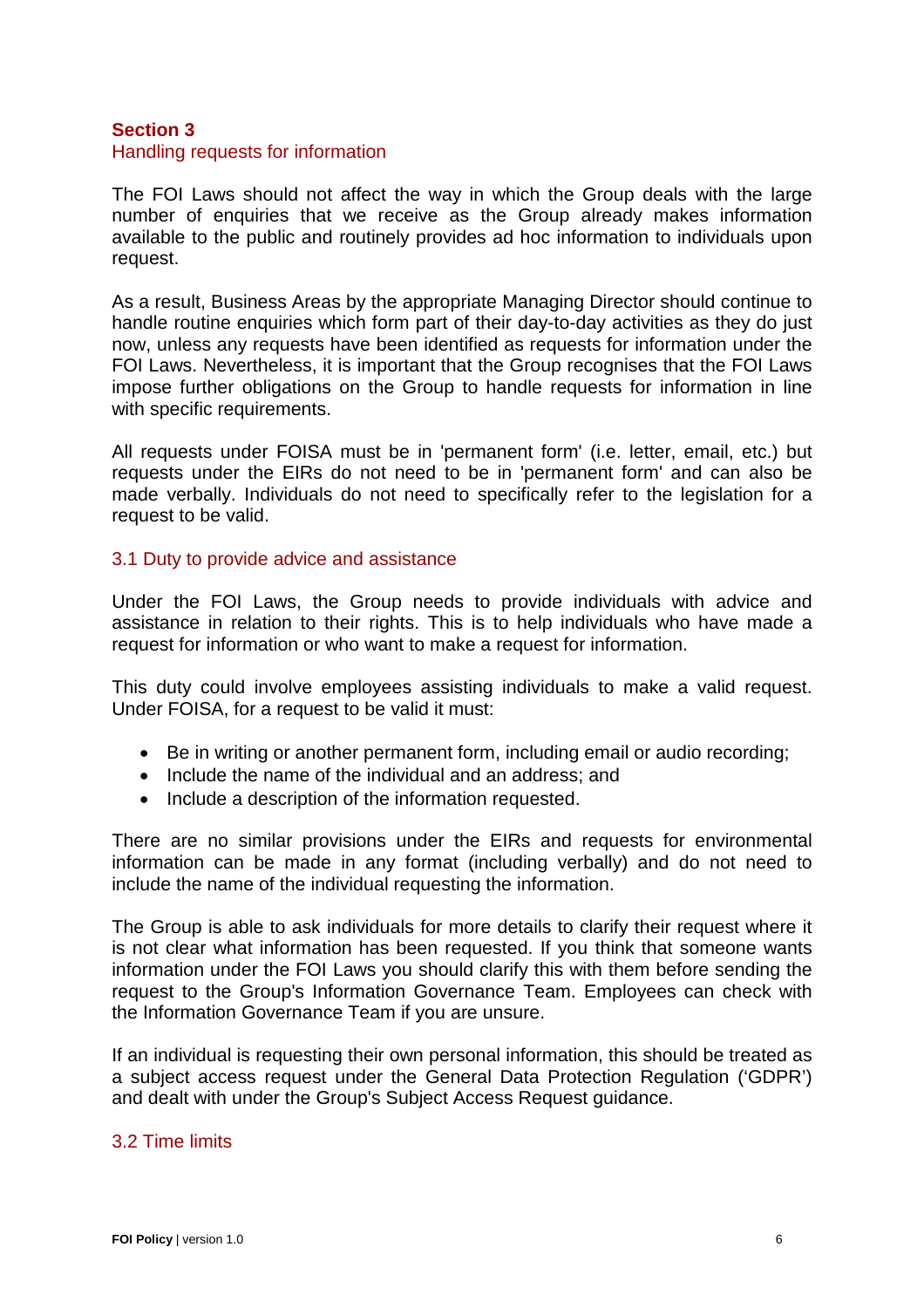The Group must respond to requests for information under the FOI Laws within 20 working days of receiving the request – this time limit starts when any employee receives the request, including where that employee is out of the office. It is therefore important that all employees forward requests to the [InformationRequests@wheatley-group.com](mailto:InformationRequests@wheatley-group.com) email address as soon as possible.

There is no time extension for requests under FOISA but it is possible to extend the time for responding to requests under the EIRs by another 20 working days (40 working days in total). The extension only applies to requests that are complex and for a large volume of information. The Group needs to tell the individual within the initial 20 working days of the decision to extend and the reasons for the extension.

# 3.3 Procedures for handling requests

Any Group employee can receive a request for information under the FOI Laws. The flowchart in Section 7 of this Policy details the Group's process for handling requests for information under the FOI Laws and all employees should be familiar with this flowchart so that they know what to do if they receive a request for information.

There are a number of key procedural steps which Group employees should think about when they receive a request for information. It is important for Group employees to understand the key principles of the FOI Laws so that you can identify requests.

Key procedural issues include:

- The need to identify a request as a request for information under the FOI Laws – if it is a request under FOISA, is it valid? Is the request more than a routine request for information that the employee would normally provide?;
- The obligation on employees to provide advice and assistance to anyone making a request for information;
- General awareness of timescales the Group must generally respond to requests for information within 20 working days;
- The need to properly identify the information being requested;
- The need to establish whether the Group actually holds the information being requested;
- General awareness of the contents of the Group's Publication Scheme, with particular emphasis on the information which individual Business Areas have made available under the Publication Schemes;
- Basic knowledge of the exemptions and exceptions under the FOI Laws and charging for information;
- General awareness of the need to issue a refusal notice in respect of information which is not going to be disclosed and the content of such a notice;
- General awareness of the Group's internal review procedures in respect of information requests for information; and
- General awareness of the requirement to regularly review and, where necessary, revise internal procedures in respect of the FOI Laws, including the need to regularly review the Group's Publication Schemes.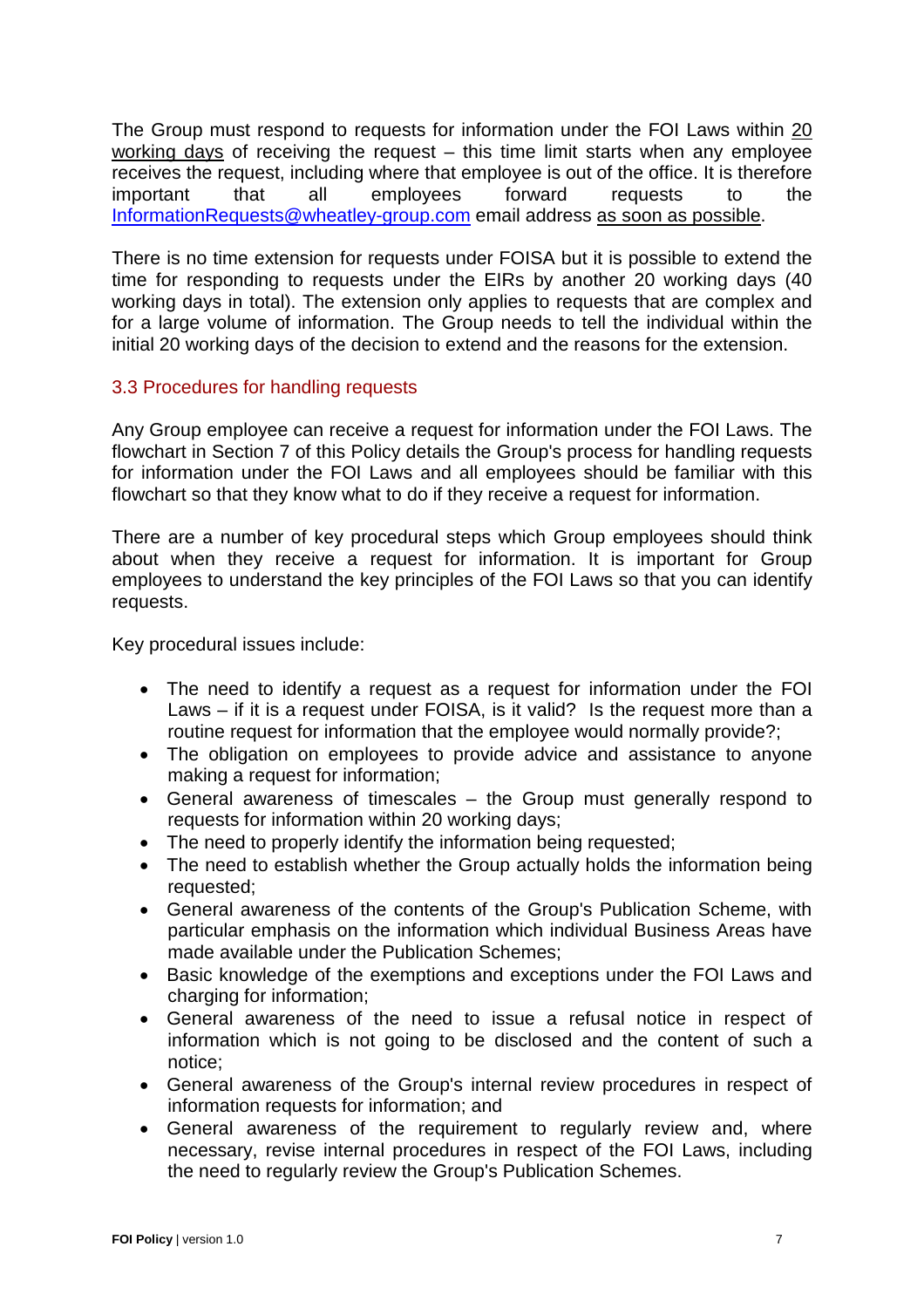## 3.4 Locating information

It is important that all Group employees across Business Areas co-operate with the Information Governance Team by ensuring that requests for information are immediately sent to the Group's Information Governance Team once received. In addition, the Information Governance Team will require assistance from Business Areas to locate and retrieve the requested information. The Information Governance Team will require assistance within specific timescales to ensure that the Group complies with the time limits under the FOI Laws.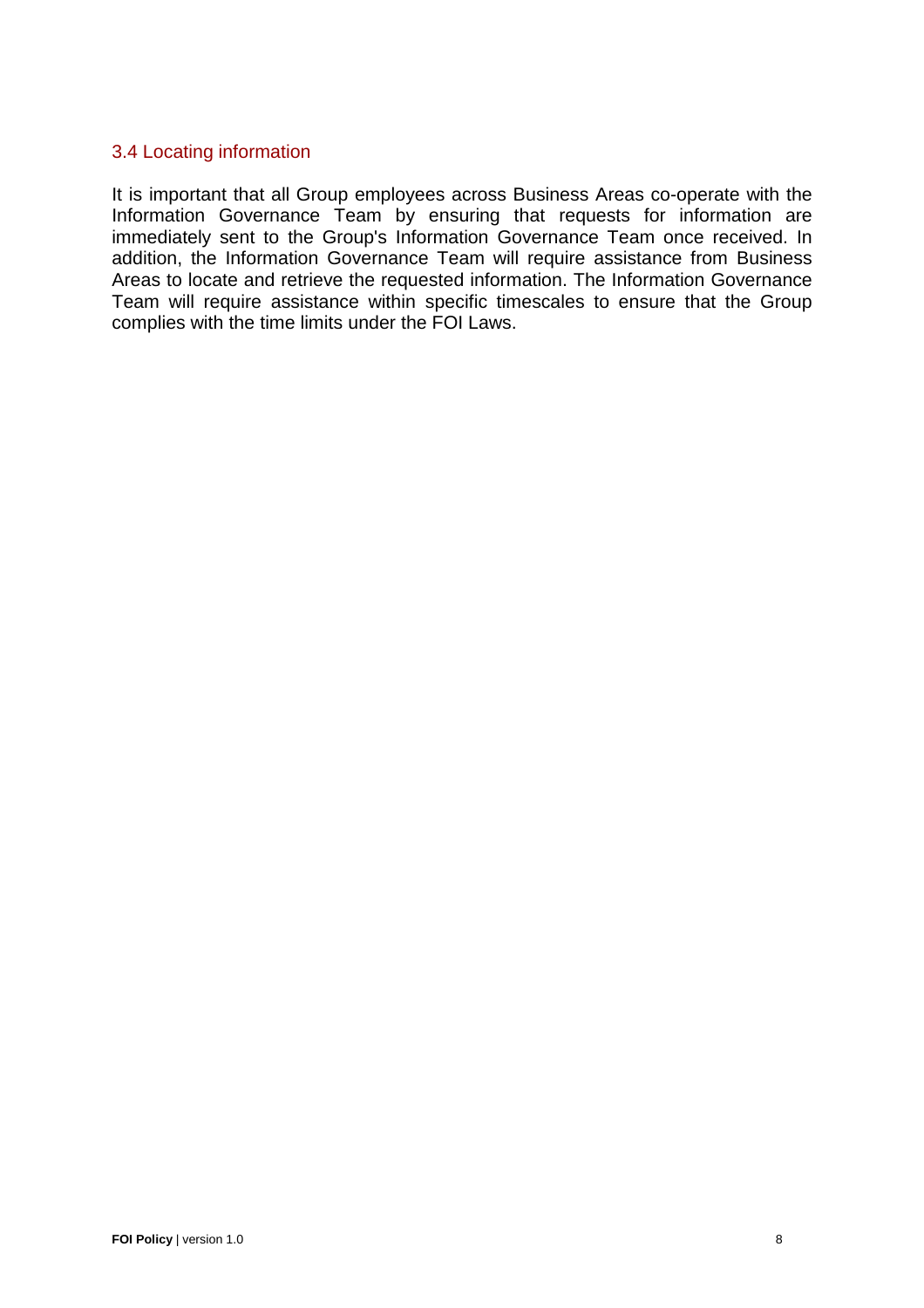## **Section 4 Fees**

The FOI Laws contain specific Fees Regulations that govern when Scottish public authorities can charge for information provided to the public through Publication Schemes or in response to requests for information. The Fees Regulations also set out what can and cannot be charged for. The Group must ensure that certain procedures are followed where we want to charge for information.

The Group has published separate guidance on charging for information under the FOI Laws and has also produced a charging schedule for providing information under the EIRs. If an individual is required to pay a fee, a Fees Notice will be issued by the Information Governance Team as soon as possible after the initial request is received.

The Fees Regulations state that requests for information which cost the Group up to £100 to deal with must be responded to for free. Where a request for information will cost the Group more than £100, the Group is entitled to recover 10% of costs up to a maximum limit of £600. Where a request will cost the Group more than £600, the Group is entitled to refuse the request for information, unless the individual is willing to pay the Group for the full cost of providing the information.

The costs for providing information will be calculated in line with the Group's guidance on charging for FOI and EIRs requests available on Group websites.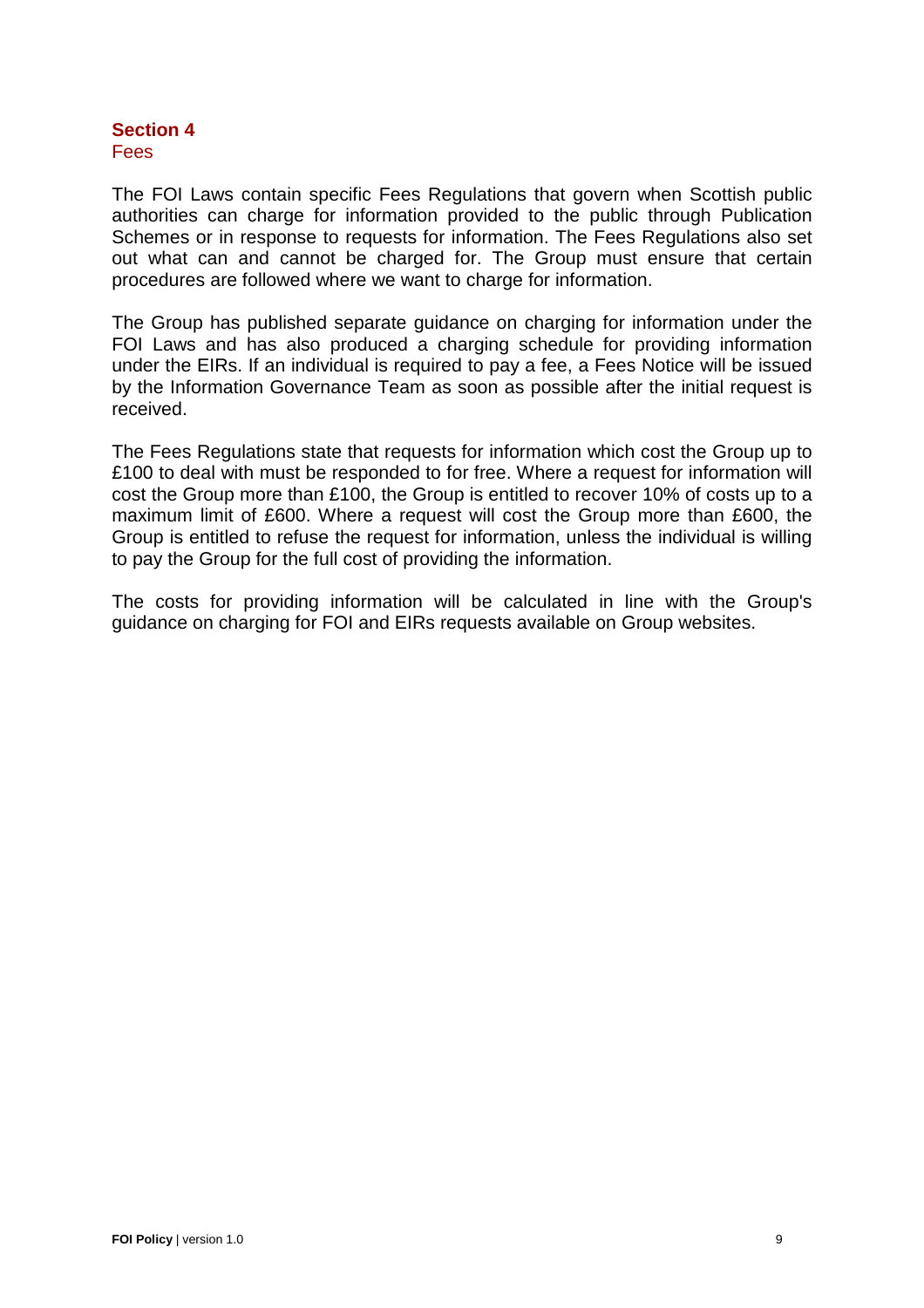#### **Section 5** Withholding information

The FOI Laws contain exemptions (FOISA) and exceptions (the EIRs) that can be applied by the Group to withhold information from disclosure, either within our Publication Schemes or when responding to requests for information.

## 5.1 Exemptions under FOISA

FOISA provides that certain information can be withheld by the Group from disclosure, although in most cases the information should only be withheld if the public interest in withholding it is greater than the public interest in disclosing it.

There are two types of exemptions under FOISA: absolute exemptions and nonabsolute exemptions. If an absolute exemption applies, the Group will not be required to release the information. Absolute exemptions apply to the following categories of information:

- Information which is otherwise accessible for example, information which is contained in the Group's Publication Schemes;
- Information which is prohibited by law from disclosure for example, information which cannot be disclosed by virtue of another Act of Parliament;
- Confidential information information obtained from a third party which is subject to a duty of confidentiality;
- Court records; and
- Personal data information which, if disclosed, would constitute a breach of the Group's obligations under the GDPR.

If a non-absolute exemption applies, the Group will have to apply a two-step test to establish whether the information should be released. The first of these is to establish whether disclosure of the information would, or would be likely to, result in "substantial prejudice" – for example, substantial prejudice to a person's commercial interests or to the effective conduct of public affairs.

The second test to be applied is referred to as the "public interest test". The Group must carefully consider the nature of the information being requested and decide whether the public interest in disclosure of the information outweighs the public interest in withholding the information.

If the Group considers that the public interest is in favour of disclosure then the information must be disclosed, even if such disclosure would result in substantial prejudice to, for example, a person's commercial interests.

Non-absolute exemptions apply to the following categories of information:

- Information intended for future publication information which the Group intends to publish within 12 weeks of the request being made need not be disclosed;
- Information relative to formulation of Scottish Administration policy;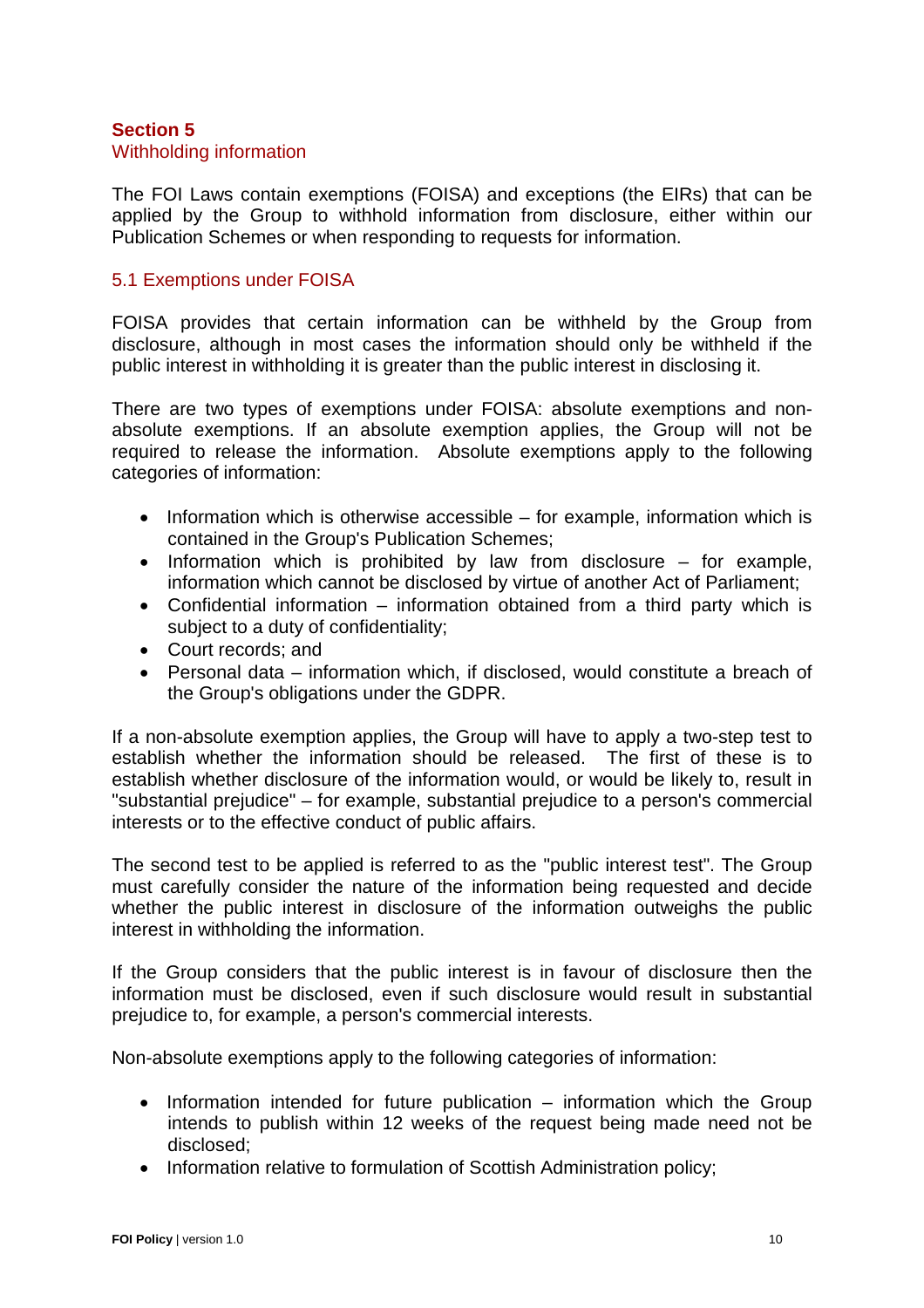- Information relative to relations within the United Kingdom;
- Information which, if disclosed, may prejudice the effective conduct of public affairs;
- Information which, if disclosed, may prejudice national security and defence;
- Information which, if disclosed, may prejudice international relations; and
- Information which, if disclosed, may prejudice commercial interests or the economy.

# 5.2 Exceptions under the EIRs

The EIRs allow the Group to refuse to make environmental information available if an exception applies, although in all cases the environmental information should only be withheld if the public interest in withholding it is greater than the public interest in disclosing it.

There are two types of exceptions under the EIRs: class exceptions and substantial prejudice exceptions. Class exceptions are based on the type of information held or the nature of the request and apply in the following circumstances:

- Information is not held if the Group does not hold the information but believes that another Scottish public authority does, we must either transfer the request or give the individual the details for the other authority;
- Request is manifestly unreasonable for example, it would impose a significant burden on the Group to comply with the request for information;
- Request is too general this can only be applied after asking the individual to clarify their request;
- Information is still being completed for example, unfinished documents or incomplete data; and
- Internal communications for example, internal Group correspondence.

Substantial prejudice exceptions only apply where providing the information would, or would be likely to, cause substantial prejudice by asking the following questions:

- Would disclosure of the information cause, or be likely to cause, substantial harm?
- Have circumstances changed since the information was created?
- Is the information publicly available? If so, disclosure is less likely to cause substantial prejudice.

Substantial prejudice exceptions apply where disclosure would, or would be likely to prejudice substantially:

- International relations, defence, national security or public safety;
- The course of justice (including law enforcement), ability of a person to receive a fair trial or ability of any public authority to conduct an inquiry of a criminal or disciplinary nature;
- Intellectual property rights such as, copyright, database rights, copyright in databases, etc.;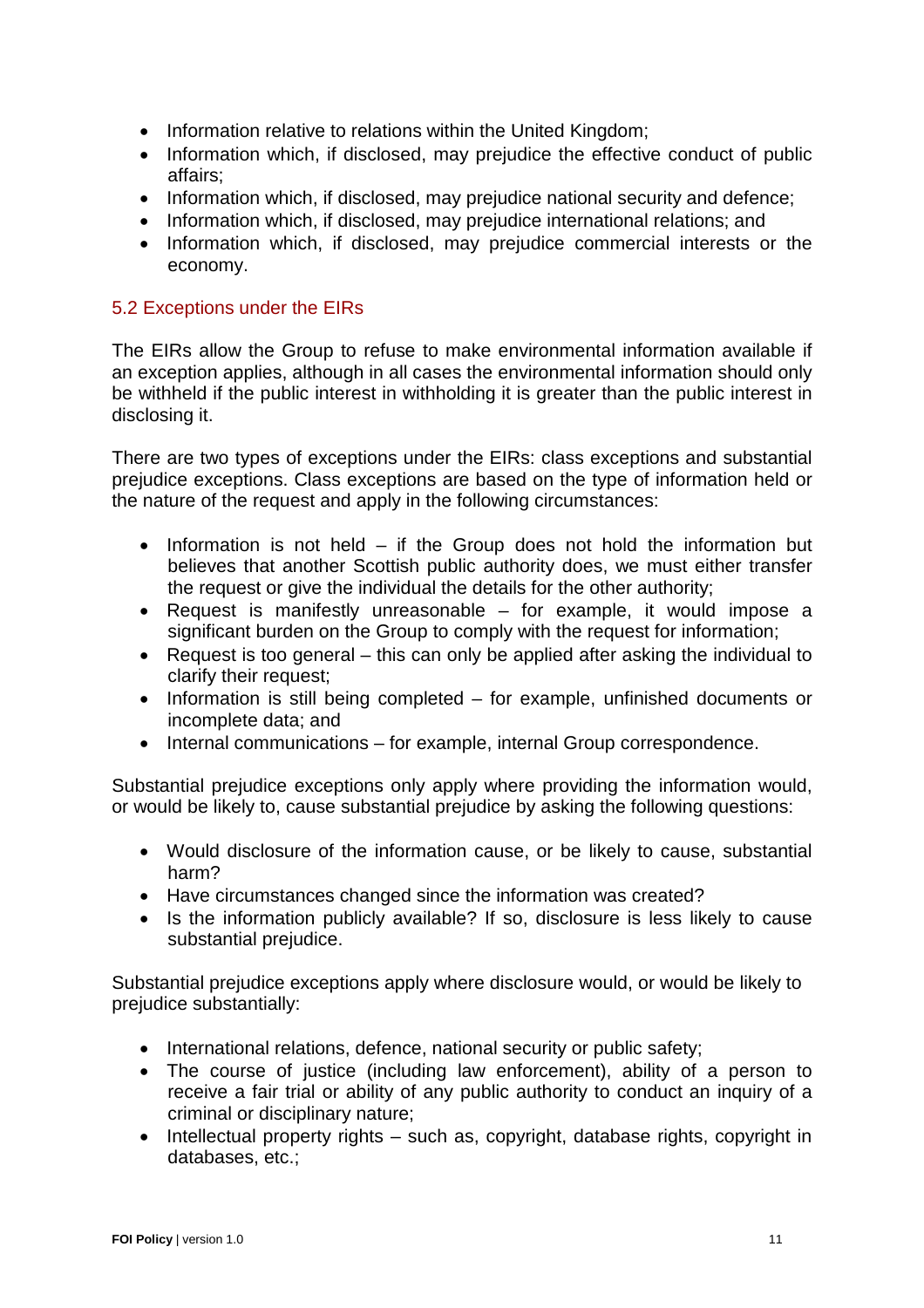- The confidentiality of proceedings of any public authority where such confidentiality is provided for by law;
- The confidentiality of commercial or industrial information for example, information supplied by contractors and as part of a tendering or procurement process;
- Third party interests where information was supplied on a voluntary basis in the expectation that it would not be disclosed and the supplier has not consented to the disclosure; and
- Protection of the environment.

As all exceptions under the EIRs are subject to the "public interest test". The Group must carefully consider the nature of the information being requested and decide whether the public interest in disclosure of the information outweighs the public interest in withholding the information.

If the Group considers that the public interest is in favour of disclosure then the information must be disclosed, even if such disclosure would result in substantial prejudice to, for example, a third party's interests.

The only generally "absolute" exception under the EIRs is where the environmental information contains personal data. However, there are two specific situations where the Group does need to apply the public interest test before withholding personal data under the EIRs.

# 5.3 Refusal notices

Where the Group decides to refuse to provide information in response to a request under the FOI Laws, we must issue a refusal notice. Refusal notices must contain specific information and the Group has template responses that are used by the Information Governance Team to comply with the FOI Laws.

The templates mainly include the following:

- Reasons for the refusal for example, details of the exemption that has been applied and why;
- Application of the public interest test, if relevant;
- Details of the Group's review processes; and
- Details of individuals' right to make an application to the Scottish Information Commissioner.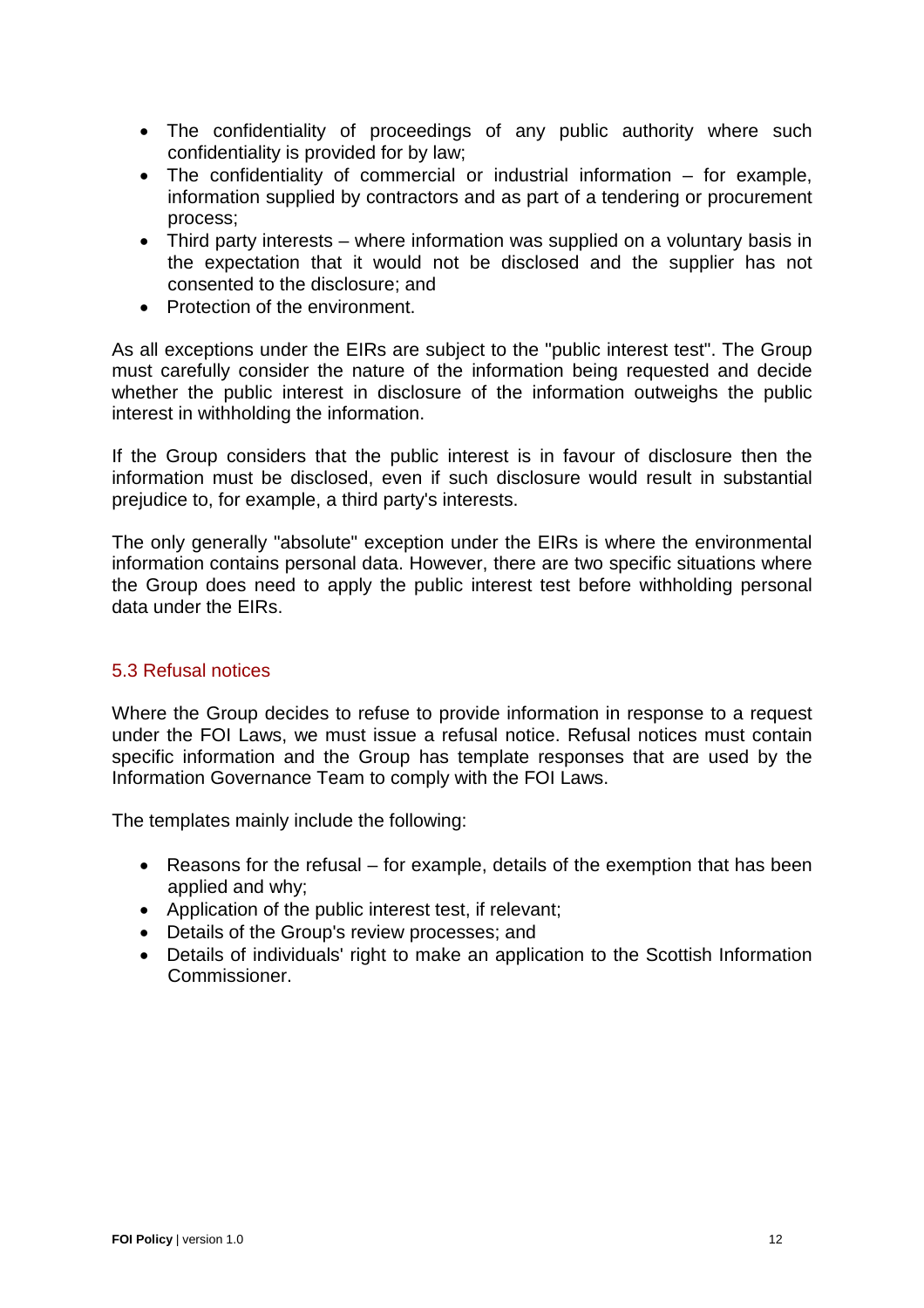#### **Section 6** Reviews and investigations

There are two stages for individuals to have the Group's response to their request for information reviewed under the FOI Laws. The first is an internal review by the Group and the second is to make an application to the Scottish Information Commissioner (the Commissioner).

## 6.1 Reviews by the Group

If any individual is unhappy about how we have handled their request for information under the FOI Laws they can ask for the response to be reviewed. Individuals must request a review within 40 working days of receiving the Group's response and we must comply with the review and respond within 20 working days.

As the Group's Information Governance Team is responsible for initially responding to requests for information under the FOI Laws, the Governance Team will be responsible for handling any reviews. The Group's response templates contain contact details for requesting reviews, which need to be included in every response.

The nature of internal reviews will depend on the response and there is no set structure. For example, if the Group has refused to provide information under an exemption or exception then the review would consider the initial request and whether the exemption or exception was correctly applied.

# 6.2 Applications to the Scottish Information Commissioner

The FOI regime in Scotland is regulated by the Commissioner, which is a separate body to the Information Commissioner's Office (which governs data protection in the UK and FOI in England and Wales). The Commissioner has two main responsibilities: to make sure that individuals are aware of their right to access information under the FOI Laws and then to enforce this right to make sure that individuals get the information to which they are entitled.

The Commissioner has a wide variety of powers under the FOI Laws to ensure compliance. Individuals who are unhappy with how the Group has dealt with a request for information under the FOI Laws may refer the matter to the Commissioner who will investigate the matter and make a determination as to the action which the Group should take. This may include a determination as to whether information should be disclosed.

If the Commissioner considers that the Group is not complying with our duties under the FOI Laws, the Commissioner can issue an enforcement notice informing the Group which part of the FOI Laws we are failing to comply with and the remedial action required. The Group could be found in contempt of court if we fail to comply with an enforcement notice issued by the Commissioner.

Although primary responsibility for regulation of the FOI regime lies with the Commissioner, there are instances where the courts may become involved. It is a criminal offence for the Group or its employees to destroy or erase information after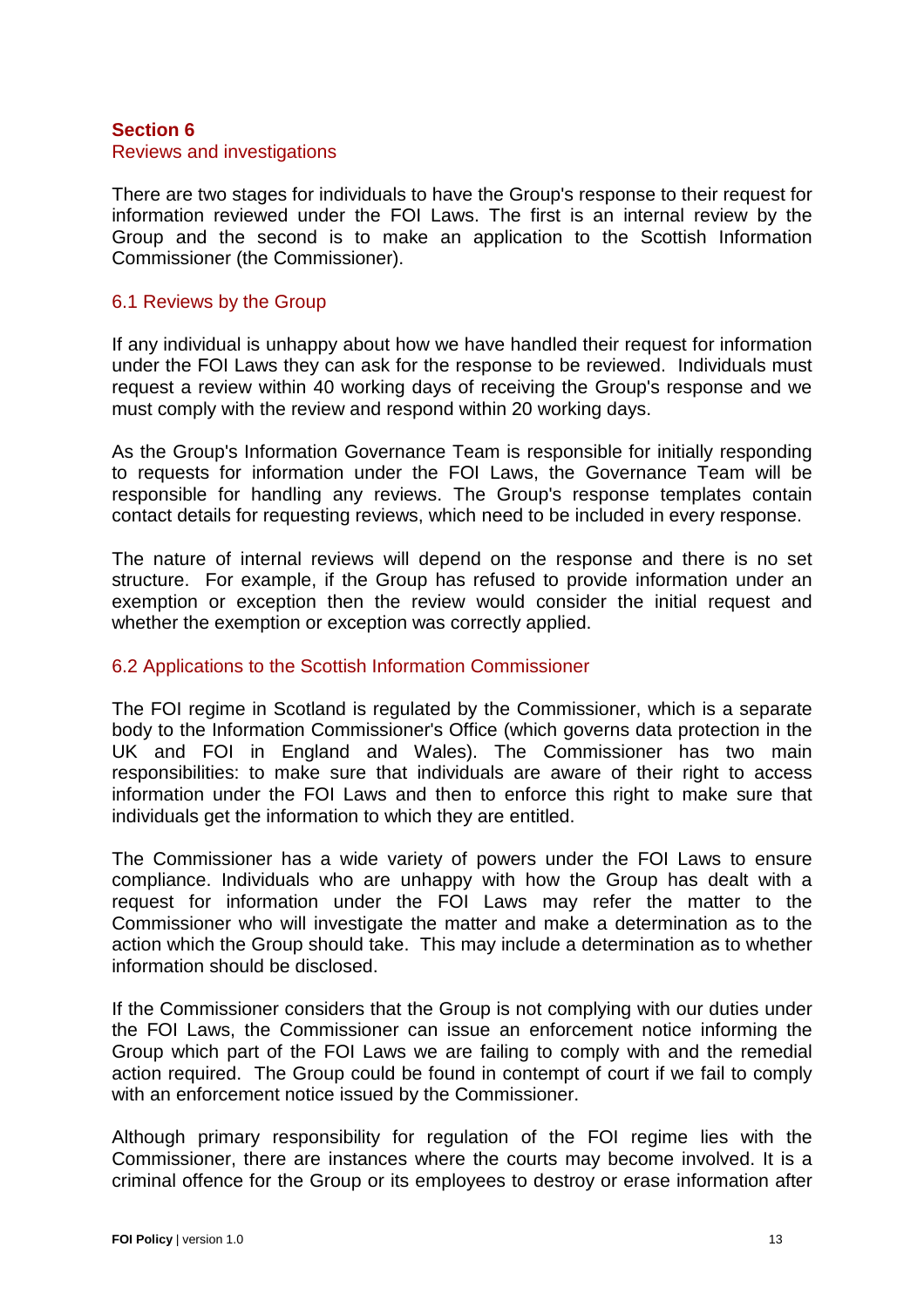a request for information has been received and such an offence carries a fine of up to £5,000.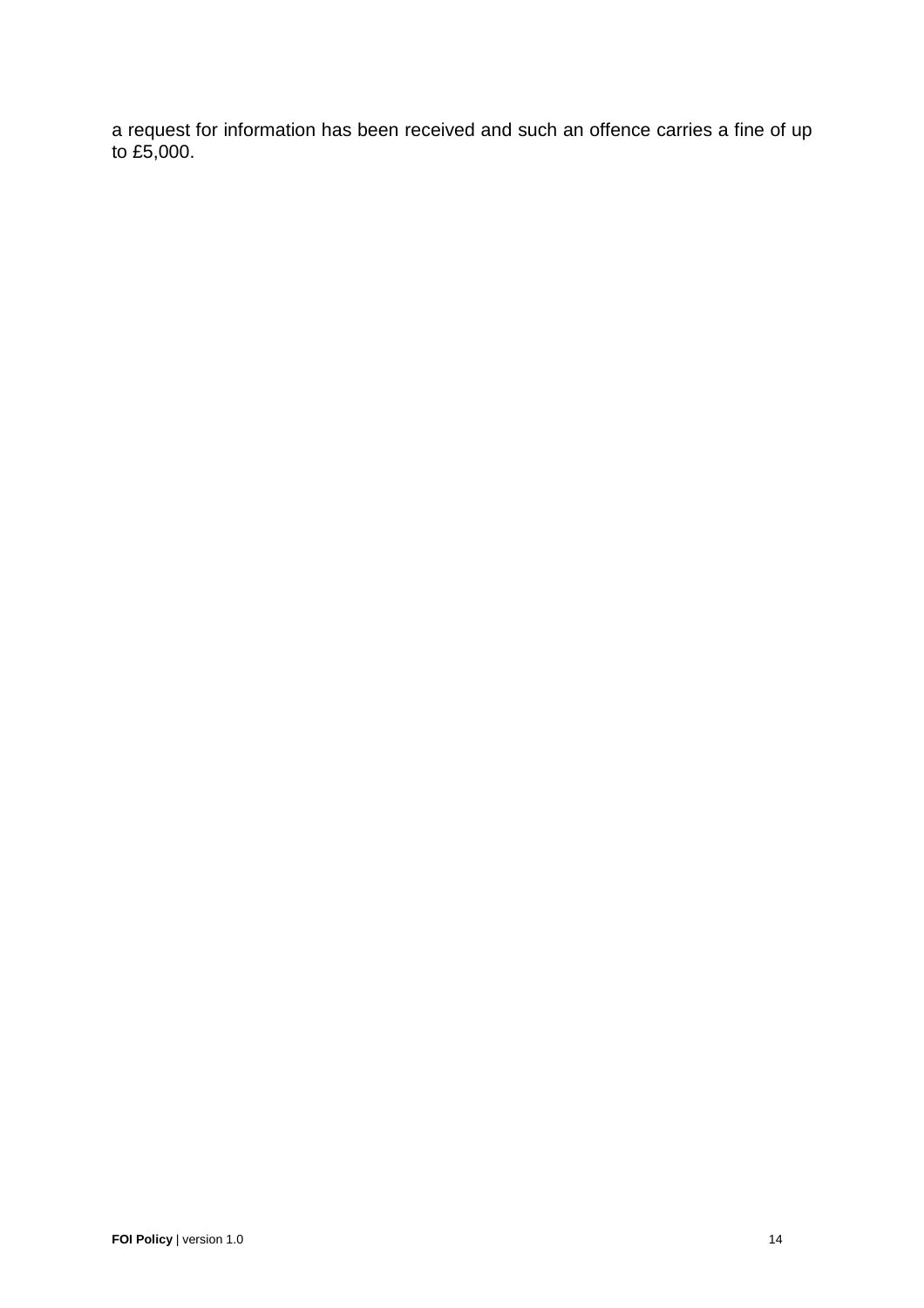## **Section 7** Flowchart

The following flowchart illustrates how the Group will process requests for information: